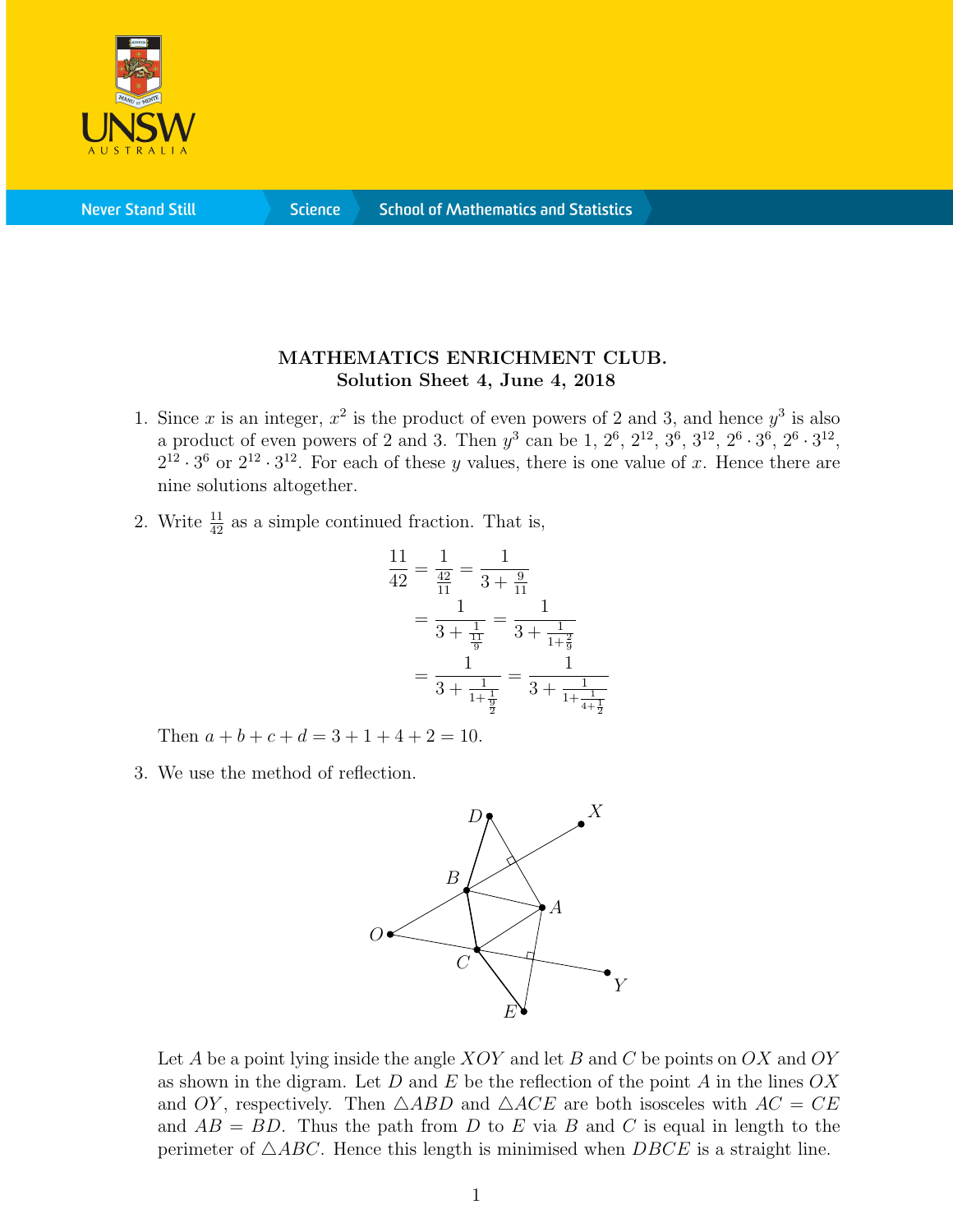4. The sum of the digits  $1, 2, 3, ..., 9$  is  $45 [(1+9) + (2+8) + ... + 5]$ . Also recalling that if we have a sum like  $\sum_{n=1}^n$  $_{k=0}$  $(a + k) = a(n + 1) + \sum_{n=1}^{n}$  $_{k=0}$ k, then the required sum is

$$
\sum_{a=0}^{9} \sum_{b=0}^{9} \sum_{c=0}^{9} \frac{1}{d=0} (a+b+c+d) = \sum_{a=0}^{9} \sum_{b=0}^{9} \sum_{c=0}^{9} \left( 10(a+b+c) \sum_{d=0}^{9} d \right)
$$
  
= 
$$
\sum_{a=0}^{9} \sum_{b=0}^{9} \sum_{c=0}^{9} (45+10a+10b+10c)
$$
  
= 
$$
\sum_{a=0}^{9} \sum_{b=0}^{9} \left( 10(45+10a+10b)+10 \sum_{c=0}^{9} c \right)
$$
  
= 
$$
\sum_{a=0}^{9} \sum_{b=0}^{9} (450+100a+100b+450)
$$
  
= 
$$
\sum_{a=0}^{9} \left( 10(900+100a)+100 \sum_{b=0}^{9} b \right)
$$
  
= 
$$
\sum_{a=0}^{9} (9000+1000a+4500)
$$
  
= 
$$
10 \times 13\,500+1000 \times 45
$$
  
= 180 000

## Senior Questions

1. Firstly, we complete the square in a slightly unusual way.

$$
x^{2} - 19x + 94 = x^{2} - 20x + 100 + x - 6
$$

$$
= (x - 10)^{2} + x - 6
$$

Then  $(x-10)^2$  is a perfect square whenever x is an integer. Consider the following diagram



We want to make

 $(x - 10 + y)^2 = x^2 - 20x + 100 + x - 6,$